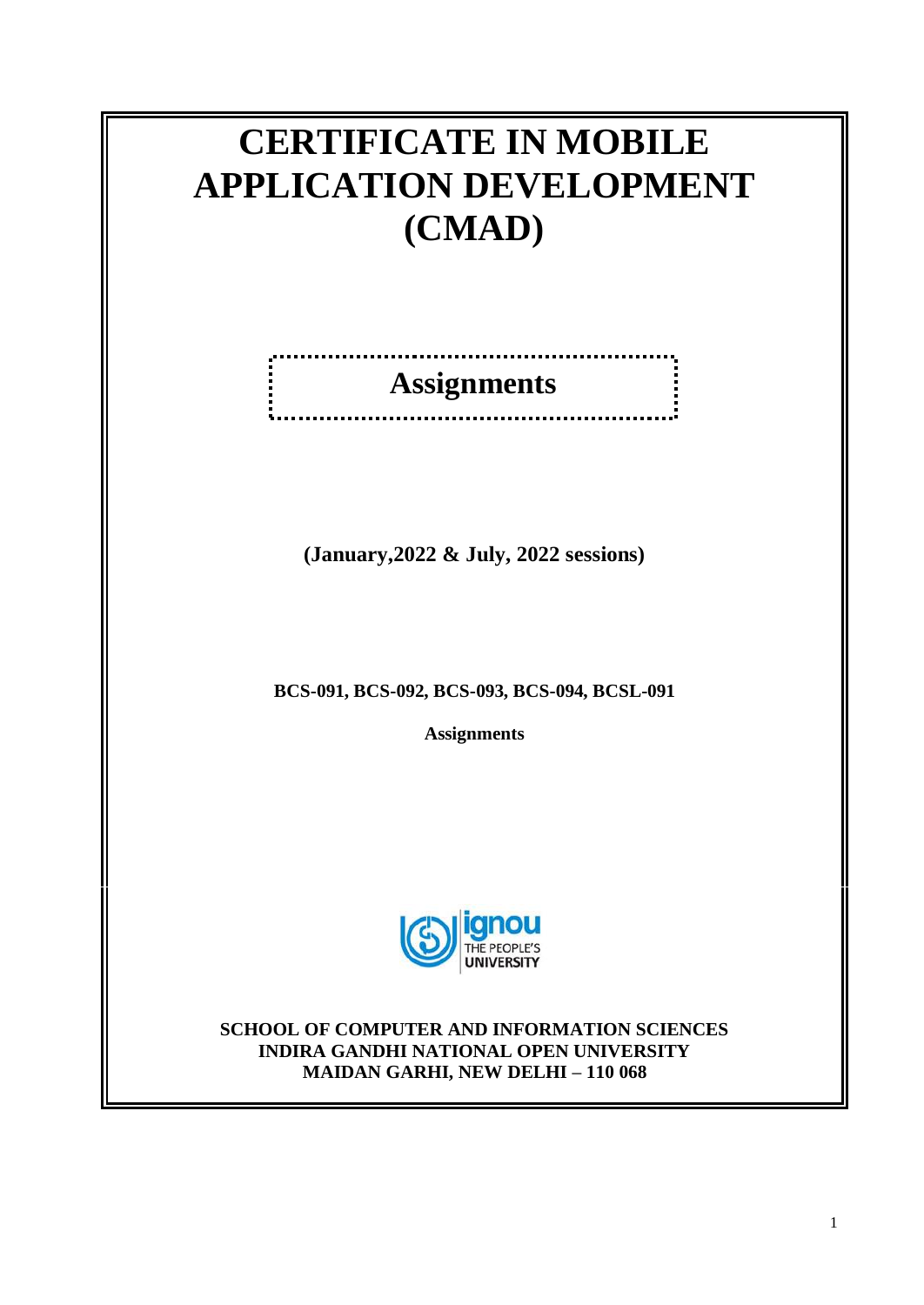### **CONTENTS**

| <b>Course</b><br>Code | <b>Assignment No.</b>       | <b>Submission-Schedule</b>                 |                                      | Page<br>No. |
|-----------------------|-----------------------------|--------------------------------------------|--------------------------------------|-------------|
|                       |                             | <b>For January-</b><br><b>June Session</b> | For July-<br><b>December Session</b> |             |
| <b>BCS-091</b>        | CMAD/091/Assignment /2022   | $31st$ May, 2022                           | 30 <sup>th</sup> October,<br>2022    | 3           |
| <b>BCS-092</b>        | CMAD/092/Assignment /2022   | $31st$ May, 2022                           | 30 <sup>th</sup> October, 2022       | 4           |
| <b>BCS-093</b>        | CMAD/093/Assignment /2022   | $31^{\rm st}$ May, 2022                    | 30 <sup>th</sup> October,<br>2022    | 6           |
| <b>BCS-094</b>        | CMAD/094/Assignment /2022   | $31^{\rm st}$ May, 2022                    | 30 <sup>th</sup> October,<br>2022    | 7           |
| <b>BCSL-091</b>       | CMAD/L-091/Assignment /2022 | $31^{\rm st}$ May, 2022                    | 30 <sup>th</sup> October,<br>2022    | 8           |

#### **Important Notes**

1. Submit your assignments to the Coordinator of your Study Centre on or before the due date. Please refer t[o http://www.ignou.ac.in](http://www.ignou.ac.in/) for latest updates

2. Assignment submission before due dates is compulsory to become eligible for appearing in corresponding Term End Examinations. For further details, please refer to BCA Programme Guide.

3. To become eligible for appearing the Term End Practical Examination for the lab courses, it is essential to fulfill the minimum attendance requirements as well as submission of assignments (on or before the due date). For further details, please refer to the BCA Programme Guide.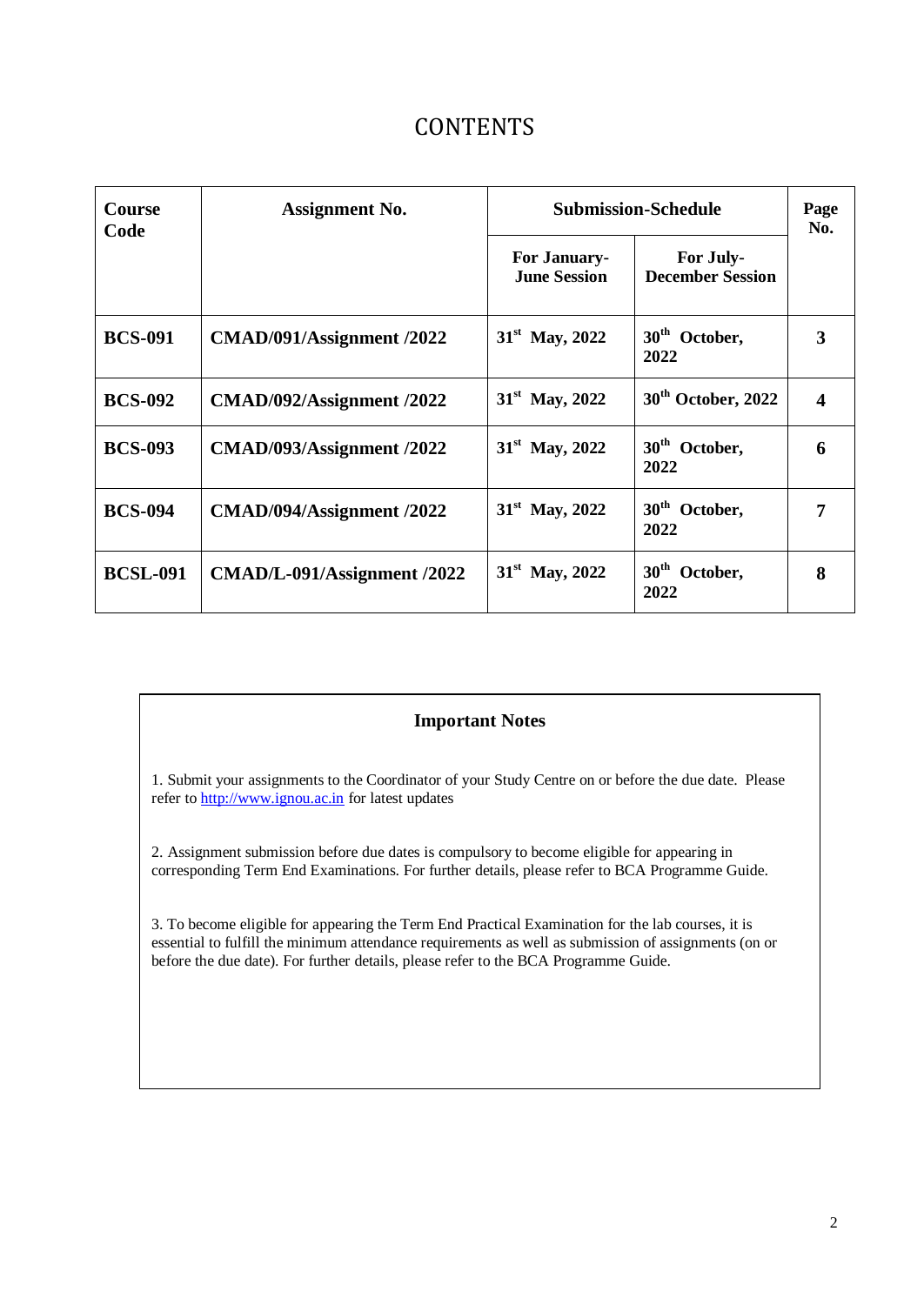**Last Dates for Submission : 31st May, 2022 (for January session) 30th October, 2022(for July session) This assignment has Four questions carrying a total of 25 marks. Answer all questions.** 

Consider the following two mobile apps: OLA and UBER Now, compare them on the following parameters: (i) Ease of use (ii) Features (iii) Functionality . Make assumptions, wherever necessary.

#### **Question 2: (5 Marks)**

Write any 5 features of iOS that are not available in Android. In the answer, clearly mention the version of iOS and version of Android considered.

#### **Question 3: (5 Marks)**

Write any 5 features of A15 Bionic processor.

#### **Question 4: (5 Marks)**

If you want to develop a Mobile APP which runs in multiple Mobile Operating Systems environments, then, which tools will you use. Name as many tools as possible. Also, very briefly, write the functionality of each tool.

## **Course Code : BCS-091 Course Title : Introduction to Mobile Architecture Assignment Number : CMAD/091/Assignment /2022 Maximum Marks : 25**

**You may use illustrations and diagrams to enhance your explanations.** 

**Question 1**: **(10 Marks)**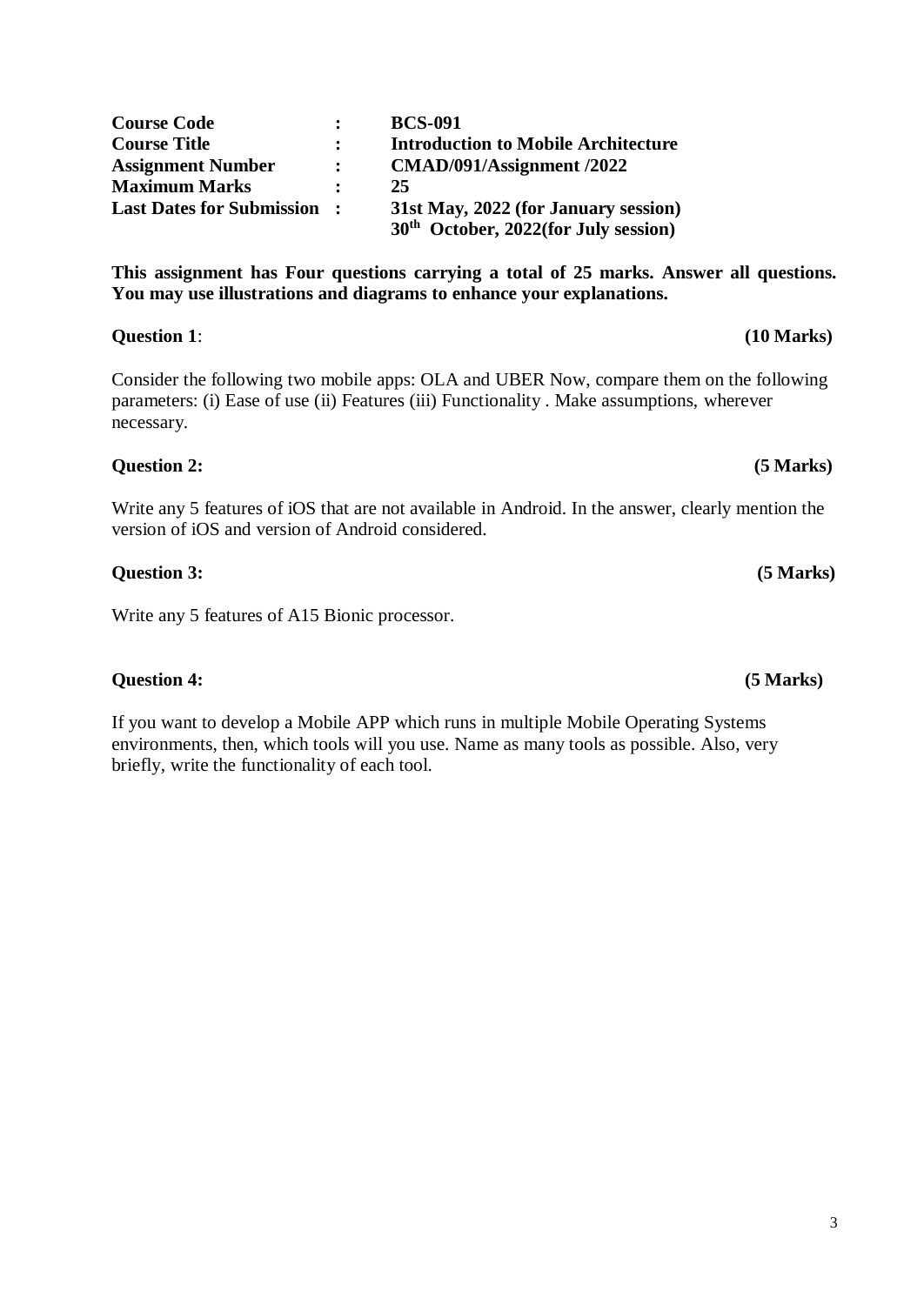| <b>Course Code</b>                |              | <b>BCS-092</b>                                                                 |
|-----------------------------------|--------------|--------------------------------------------------------------------------------|
| <b>Course Title</b>               |              | <b>Introduction to Databases</b>                                               |
| <b>Assignment Number</b>          | $\mathbf{r}$ | <b>CMAD/092/Assign /2022</b>                                                   |
| <b>Maximum Marks</b>              |              | 25                                                                             |
| <b>Last Dates for Submission:</b> |              | 31st May, 2022 (for January session)<br>$30th$ October, 2022(for July session) |

**This assignment has six questions carrying a total of 100 marks. Answer all questions. You may use illustrations and diagrams to enhance your explanations. Please go through the guidelines regarding assignments given in the Programme Guide for the format of presentation. Answer to each part of the question should be confined to about 300 words.** 

**Question 1**: **(5 Marks)**

Design an ER diagram for a Banking system that allows its customers to open and manage bank accounts. You should clearly identify the entities, relationships, cardinality and the key constraints in your answer. You must also add proper attributes for each entity. The description of the Banking system is given below:

A Bank allows its customers to open accounts with itself. There are three kinds of accounts, which are Savings account, Current Account and Salary account. In savings accounts Bank give an interest rate of 3%. The minimum balance for the savings account is INR 2000/-. In the salary account also, the bank gives an interest rate of 3% but allows the customer to have zero balance. In the Current account the bank changes the customer a fixed amount (say INR 1000 per year) and no interest is given. However, a customer can avail an overdraft of Rs 1 lakh at an interest rate of 7%. A customer is assigned a customer ID and can open multiple accounts with the Bank. An account may be single person account or joint account with a maximum of 4 customer in a joint account. A customer can perform different transactions using his/her account. S/he can deposit money, withdraw money, transfer money from one account to another. In addition, at the end of each month bank pays/charges the interest to the accounts, using the average balance of that month.

#### **Question 2:** (8) **Marks)**

Design the Relational Schema for the E-R diagram that you have drawn for part *Question 1*. The relations must be at least in 3NF. Perform the following on the relations:

- a) Enter about 5 sets of meaningful data in each of the relations.
- b) Identify the domain of various attributes.
- c) Identify the Primary keys of all the relations.
- d) Identify the Foreign keys and referential integrity constraints in the relations.

#### **Question 3:** (10) **Marks)**

Answer the following queries using SQL for the database created in Question 1 and Question 2

(i) List the names of all the account holders of an account whose account number is 2201.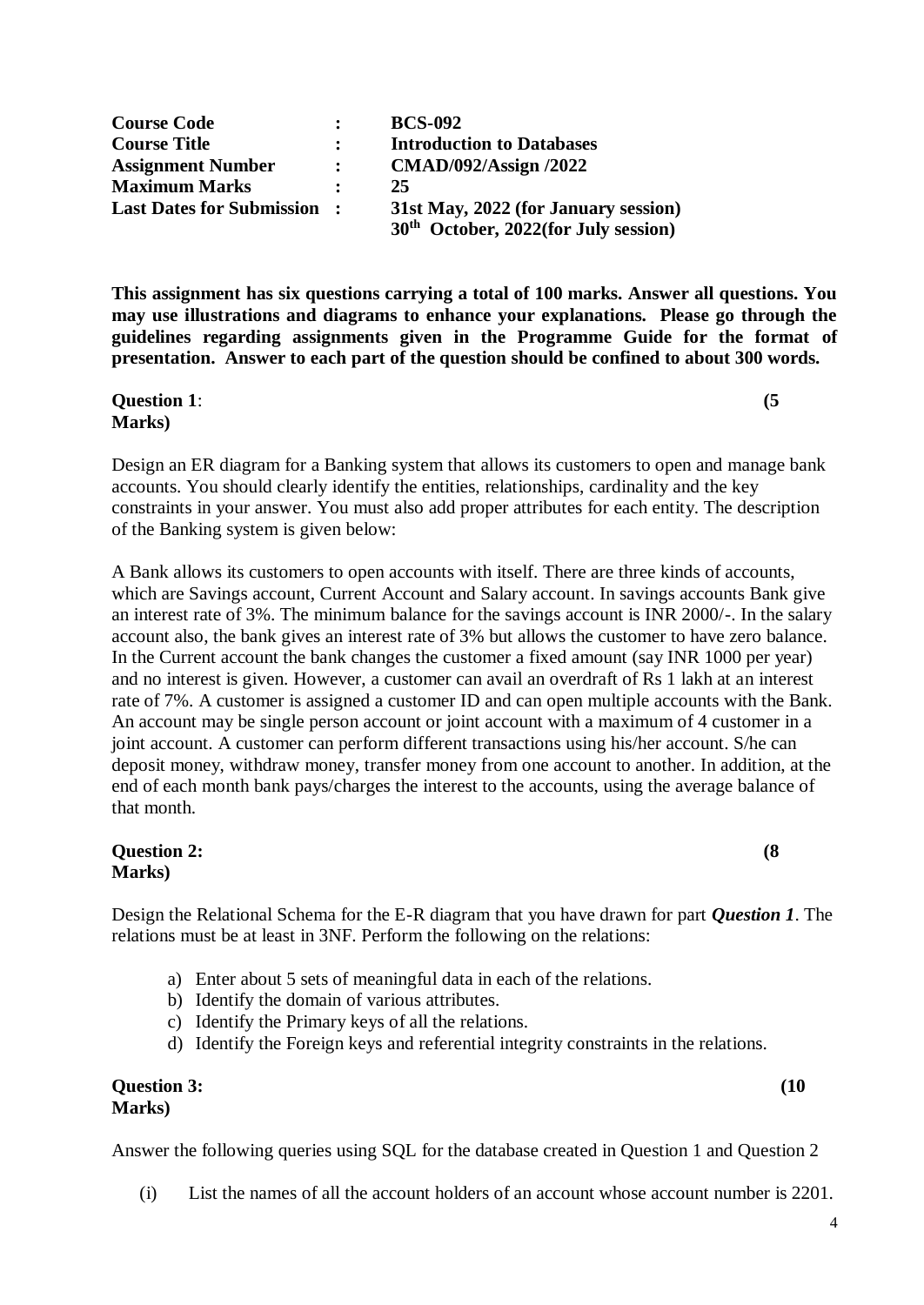- (ii) List the account numbers, which has zero balance.
- (iii) Find the PAN number of the person who has deposited a total of more than INR 5 lakhs in the current financial year.
- (iv) List all the accounts of the account holder whose customer ID is A011
- (v) List the current account holder names, who are presently having an overdraft of INR 1 lakh.
- (vi) Find the account number, which has the highest account balance today.
- (vii) List the transactions made from the account 2201.
- (viii) List the account who has not made even a single transaction in the current financial year.
- (ix) Find the total of all the balances of the accounts held by customer whose id is A011.
- (x) Calculate the interest for account number 2201, on the basis of average balance of the current month.

*Note: Make suitable assumptions, if any.*

#### **Question 4: (2 Marks)**

Explain the process of development of a database system for an organization.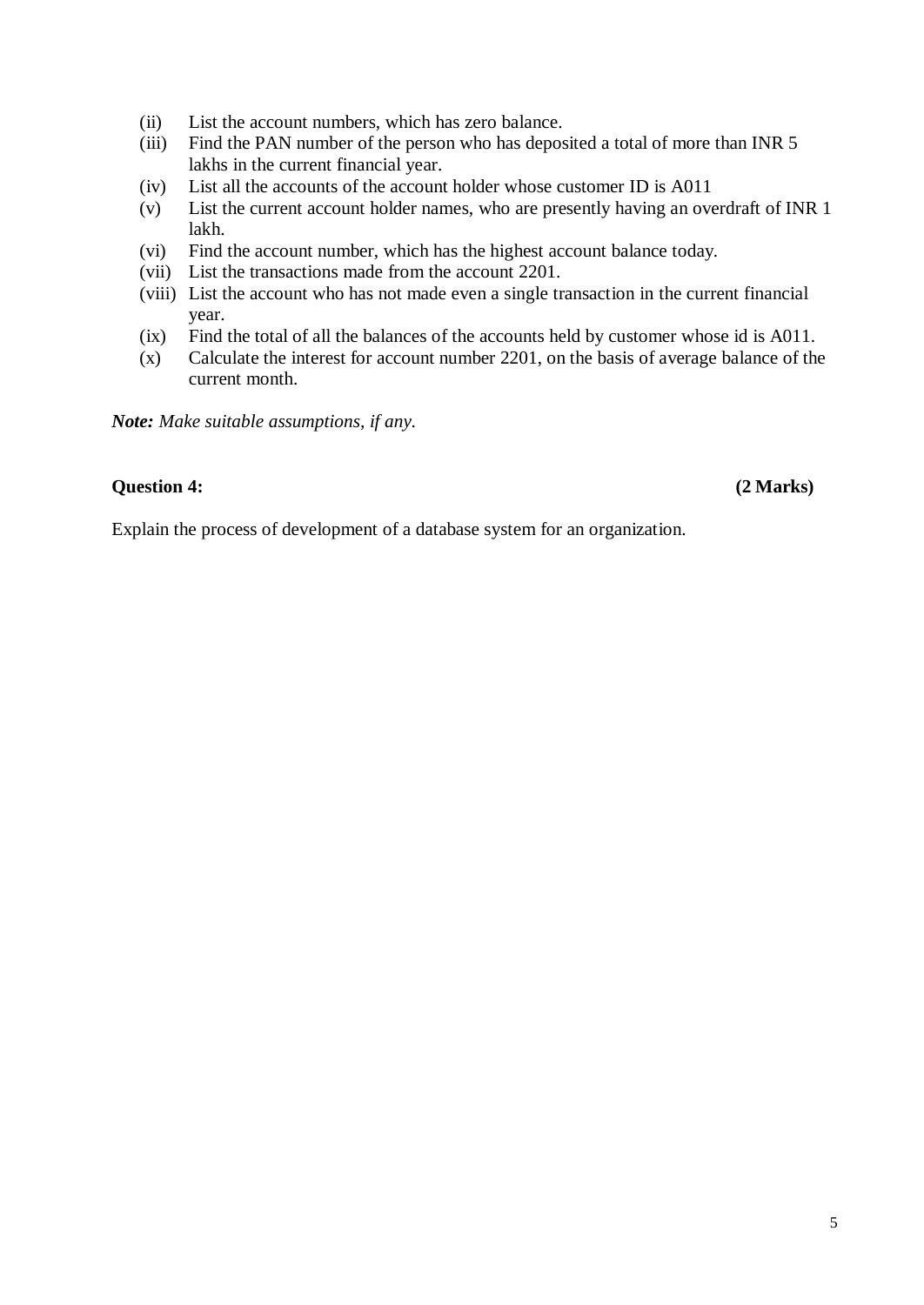| <b>Course Code</b>                |                      | <b>BCS-093</b>                                                                 |
|-----------------------------------|----------------------|--------------------------------------------------------------------------------|
| <b>Course Title</b>               |                      | <b>Introduction to Android</b>                                                 |
| <b>Assignment Number</b>          | $\mathbf{r}$         | <b>CMAD/093/Assign /2022</b>                                                   |
| <b>Maximum Marks</b>              | $\ddot{\phantom{a}}$ | 25                                                                             |
| <b>Last Dates for Submission:</b> |                      | 31st May, 2022 (for January session)<br>$30th$ October, 2022(for July session) |

**This assignment has two questions carrying a total of 25 marks. Answer all the questions. You may use illustrations and diagrams to enhance your explanations.** 

#### **Question 1**: **(10 Marks)**

What is the latest version of Android? When was it released? Write any 8 features of it.

#### **Question 2: (15 Marks)**

List any 5 models of smart phones that are Android based and are manufactured by different manufacturers. List atleast one exclusive feature of each model of the smart phones.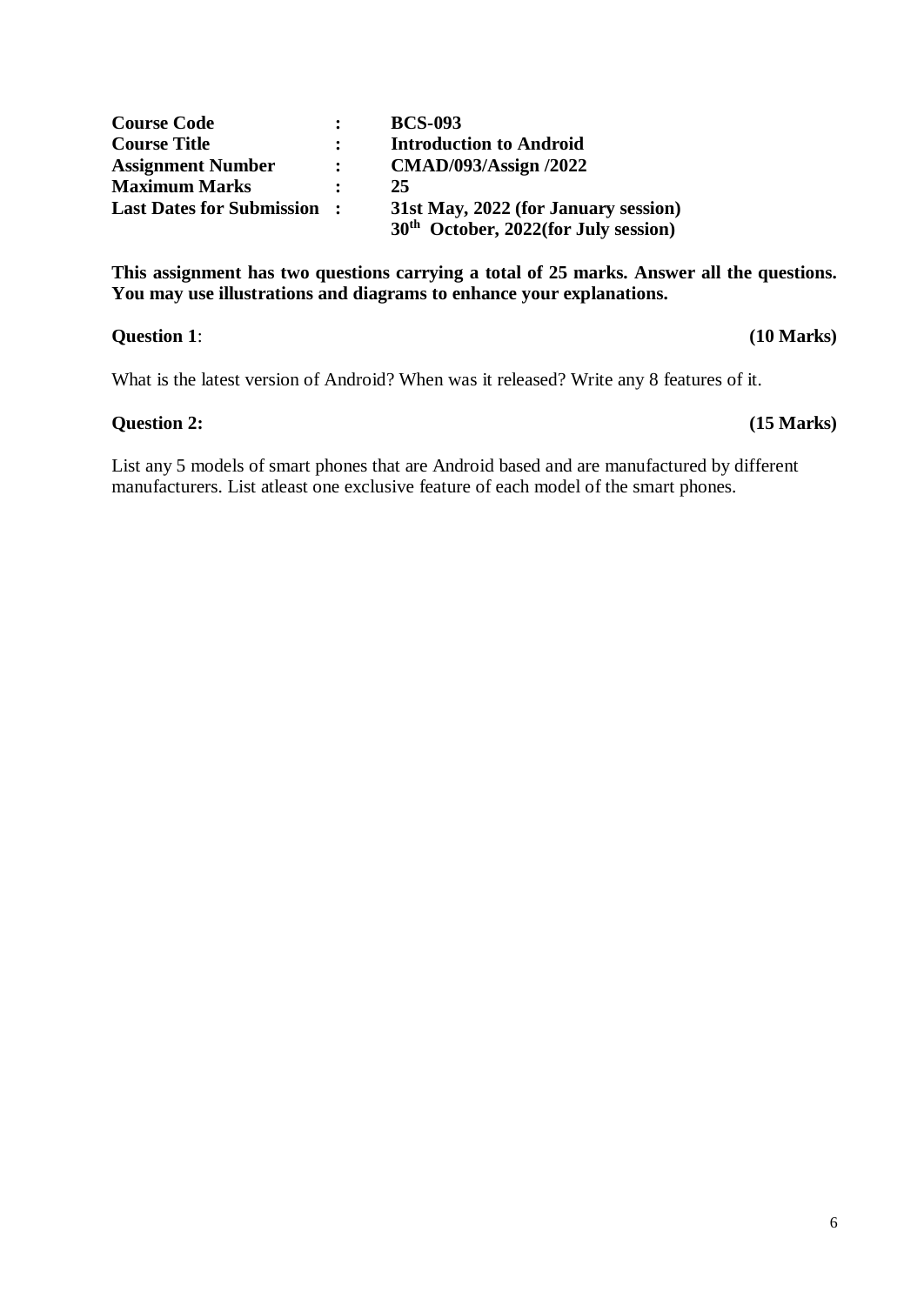| <b>Course Code</b>             |                | <b>BCS-094</b>                                   |
|--------------------------------|----------------|--------------------------------------------------|
| <b>Course Title</b>            |                | <b>Programming using PYTHON</b>                  |
| <b>Assignment Number</b>       | $\ddot{\cdot}$ | CMAD/094/Assignment/2022                         |
| <b>Maximum Marks</b>           | ٠              | 25                                               |
| <b>Last Date of Submission</b> | $\mathbf{r}$   | $31st$ May, 2022 (for January session)           |
|                                |                | 30 <sup>th</sup> October, 2022(for July session) |

**There are Ten questions in this assignment which carries 25 marks. Each question carries 2.5 marks. Answer all the questions. You may use illustrations and diagrams to enhance the explanations. Include the screen layouts also along with your assignment responses.** 

**Question 1:** Compare Python programming language with other programming languages viz. C, C++, Java

**Question 2:** What are lambda Functions ? Write a program in python to get the average of two numbers using lambda functions and also write the program without using lambda functions. **Question 3:** Discuss the concept of overloading and overriding, with suitable code in Python. **Question 4:** How Exception handling is performed in Python? Discuss the Syntax errors, Sematic Errors and Run time Errors in context of python, give suitable example code for each. **Question 5:** Discuss the Testing frameworks for Python

**Question 6:** What is a debugger framework(bdb)? State each function it handles with a suitable example.

**Question 7:** Compare DBMS and RDBMS. What are integrity constraints? Discuss the different type of integrity constraints.

**Question 8:** Discuss the SQL CRUD statements used to perform database related activities by using PYTHON and SQL LITE, give example code of each statement.

**Question 9:** Discuss the various packages for GUI development in Python.

**Question 10:** Write a program in python to print the Tax slab according to the annual earning of an employee

| <b>Annual Earning (\$)</b> | Tax Slab(% of Annual<br>Earnings) |
|----------------------------|-----------------------------------|
| $>= 150000$                | 30%                               |
| $>= 100000$                | 20%                               |
| $>= 70000$                 | 10%                               |
| $>= 50000$                 | 5%                                |
| < 50000                    | NIL.                              |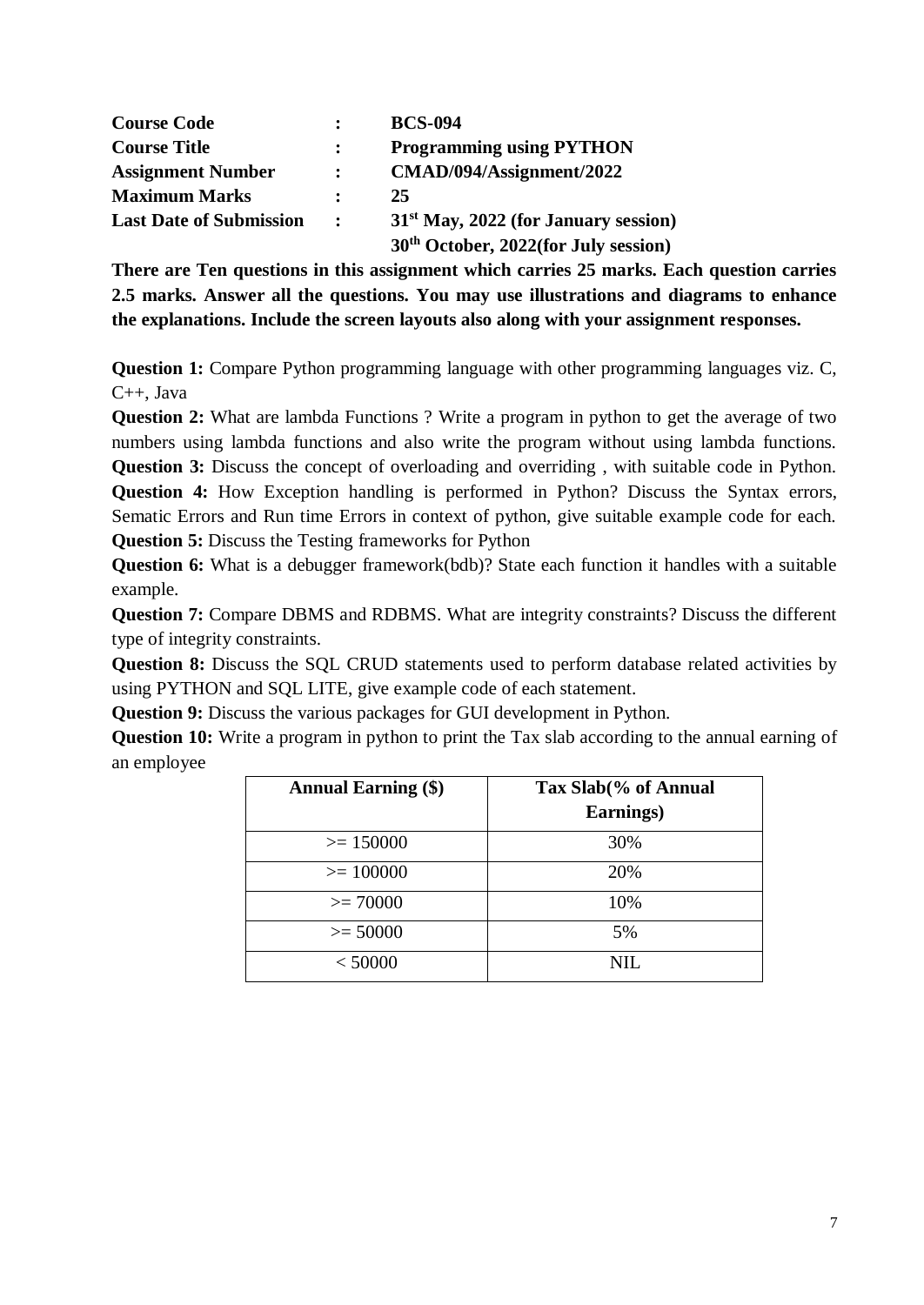| <b>Course Code</b>             |              | <b>BCSL-091</b>                                  |
|--------------------------------|--------------|--------------------------------------------------|
| <b>Course Title</b>            |              | <b>Laboratory Course</b>                         |
| <b>Assignment Number</b>       |              | $CMAD/L-091/Assign/2022$                         |
| <b>Maximum Marks</b>           | ٠            | 25                                               |
| <b>Last Date of Submission</b> | $\mathbb{R}$ | $31st$ May, 2022 (for January session)           |
|                                |              | 30 <sup>th</sup> October, 2022(for July session) |

**This Assignment carries practical questions from the course BCS-092 for 5 marks, and from the courses BCS-093 and BCS-094 for 10 marks each, respectively. Answer all the questions. You may use illustrations and diagrams to enhance the explanations. Include the screen layouts also along with your assignment responses wherever necessary.**

#### **Section-1: Introduction to Databases(BCS-092) (5 Marks)**

**Question1:** Consider the following *relational schema:*

*Book (BNo, ISBN, DateofPurchase) – BNO* is unique number given by library to a book (Primary Key), *ISBN* identifies a Book uniquely(Foreign Key), *DateofPurchase* is the date, when this book was purchased.

*BookDetails (ISBN, Title, Publisher, Year) – ISBN* identifies a Book uniquely (Primary Key), *Title* is Book Title, *Publisher* is the book publisher, *Year* is year of publication of this book.

*Author (ISBN, AuthorName) – ISBN+AuthorName* is composite Primary Key, assuming that Authors have unique names. A book can have multiple authors.

- (a) Create the tables using SQL from the schema as given above; you must include Primary key, foreign keys and constraints in your implementation. Enter few sets of meaningful data in each table. (2 Marks)
- (b) Write and run SQL statements for the following queries: (3 Marks)
	- (i) List ISBN and Title of all the Books which are published in 2021.
	- (ii) List the names of all the authors of the Book whose BNO is A01
	- (iii)Find the number of copies available for a Book whose ISBN number is given.
	- (iv)List the Author names who has written more than one Book.
	- (v) Find the total number of books
	- (vi)List the ISBN, Title and AuthorName of all the titles.

*Note: Make suitable assumptions, if any.*